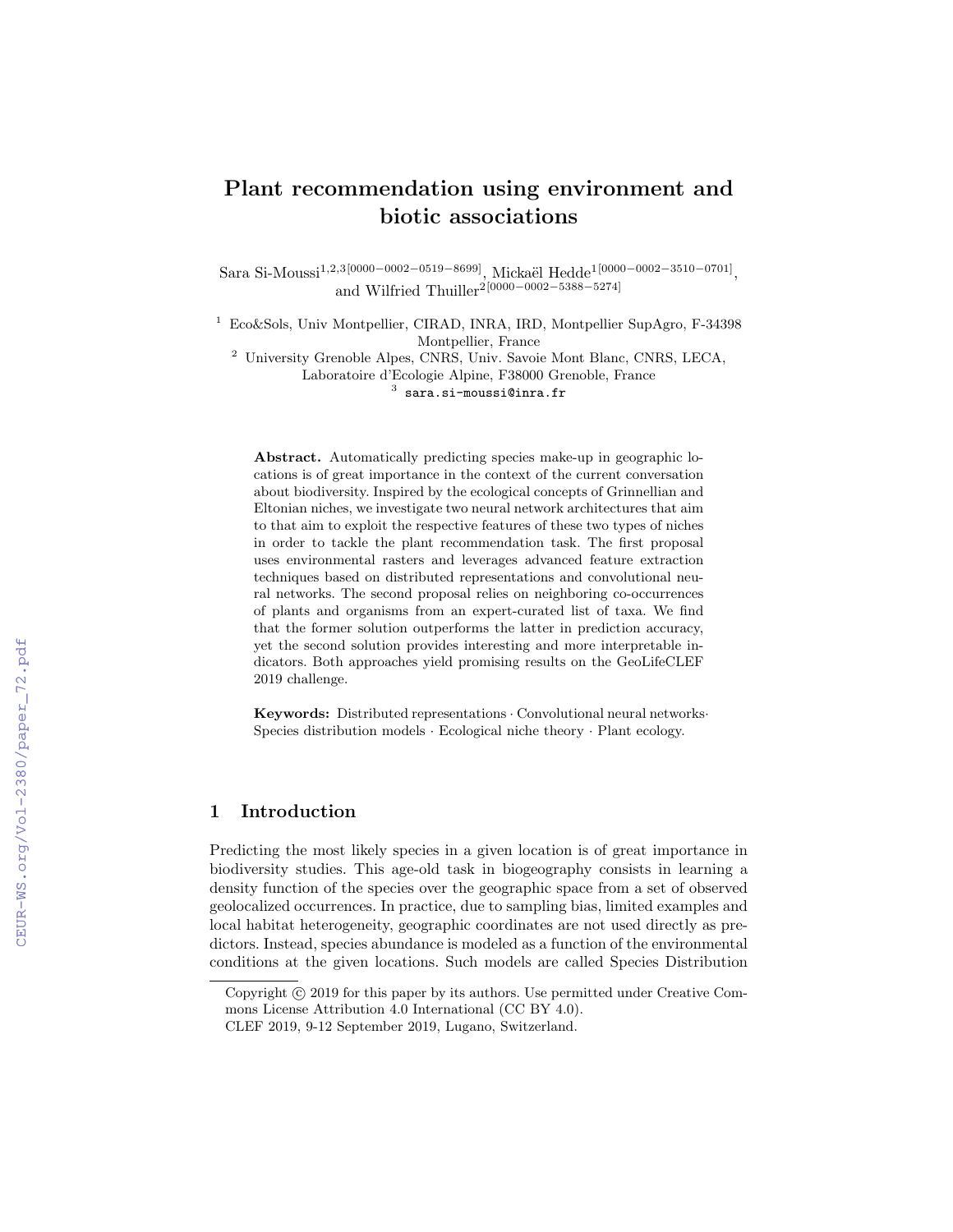Models (SDMs) or Habitat Suitability Models (HSMs).

The local environment is usually described by abiotic features such as climate and pedology. Recently, more studies include biotic covariates in the form of other living beings abundance, motivated by the need to account for the dependencies between species that can affect their co-distributions. Indeed, two species distributions may be correlated indirectly through a latent abiotic variable or directly if they interact in some way that creates a dependency between their respective populations as in the case of plant-pollinators, host-parasites, predator-preys, etc.

The set of locations with suitable abiotic conditions for a given species define its *Grinnellian niche*[\[6\]](#page-11-0). On the other hand, the role it occupies within its community through feeding on other organisms or interacting with them defines its Eltonian niche[\[5\]](#page-11-1) or its biotic requirements. The locations at the intersection between the two niches constitute the species' Fundamental niche. What we observe is an accessible subset of it called the Realized niche [\[14\]](#page-12-0).

In the context of the GeoLifeCLEF 2019 challenge, part of the LifeCLEF evaluation campaign[\[8\]](#page-12-1), we evaluate two models on location-based plant recommendation. The first one relies purely on abiotic features while the second harnesses regional level co-occurrences of the target species with other organisms selected with expert assistance. We describe both solutions and discuss results obtained during training, validation and test phases.

# 2 Dataset description

The task organizers provided a training dataset containing about 280K observations from the Global Biodiversity and Information Facility database. Nearly 2M plant occurrences from automatic species identification of pictures produced in 2017–2018 by the smartphone application Pl@ntNet were added. We used the complete provided plant occurrences involving almost 3.5K plant taxa. Besides, 10M occurrences from other biodiversity kingdoms were also included. Finally, 33 environmental rasters covering the French territory were provided. They describe the climate, topology and pedological landscape. They were constructed from various open datasets as explained in the protocol note [\[2\]](#page-11-2).

# 3 Task and proposals

The task consists in training a model that predicts at a geographic location the dominant plant species. We formulate this task as a multi-class classification problem where the output class is the dominant plant identity. We evaluate two architectures for solving the task:

 $-GrinnellNet: A convolutional neural network architecture using environment$ tal rasters. It aims to learn features of species Grinnellian niche.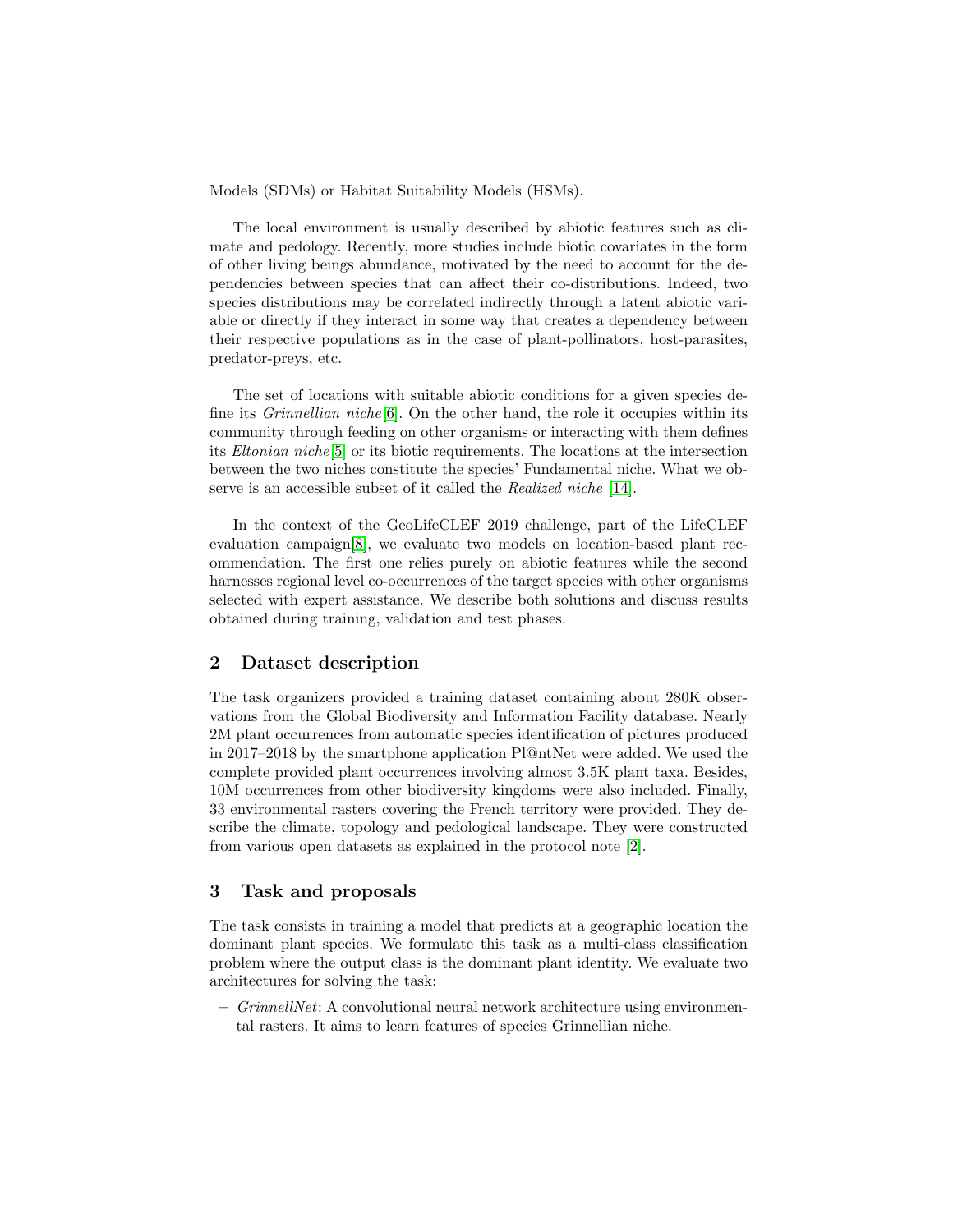$-$  *EltonNet*: A species embedding network leveraging associations with nearest non-plant taxa occurrences. Its purpose is to identify community composition patterns that are positively associated with a specific plant species, possibly related to the Eltonian niche concept.

Hereafter, we describe both proposals and motivate our architecture, preprocessing and optimization choices.

## <span id="page-2-0"></span>3.1 GrinnellNet: a CNN with categorical rasters embedding

GrinnellNet's architecture (illustrated in Figure [1\)](#page-3-0) is organized in a stack of components trained end-to-end: input preprocessing, feature extraction, feature interaction and classification. It takes environmental rasters as inputs and returns the identity of the dominant plant for each location.

Input preprocessing Observing a species in a given location does not necessarily imply the suitability of the abiotic environment. Indeed, some species survive in locations with unfavorable conditions (known as sink locations) as long as new individuals continuously join the population from a nearby suitable habitat (source locations), through seed dispersal for instance via wind currents. These so called source-sink dynamics [\[7\]](#page-11-3) ensure an indefinite sustainability of the sink populations despite unfavorable abiotic conditions. Consequently, failing to account for these spatial processes may result in overestimation of the species' environmental niche's breadth. In addition to the effects of such stochastic assembly processes, the geographic coordinates provided by smartphone devices come with measurement errors, which represent a further source of uncertainties that need to be accounted for.

For these reasons, it is necessary to consider a landscapewise rather than a pointwise description of the environment around the observation geolocation by using environmental patches instead of local values.

We divide the environmental rasters into three groups based on their semantic, the resolution at which they vary and their data type (quantitative, ordinal and categorical).

- TopoHydroClimate group: quantitative variables describing global bioclimate (CHBIO, ETP), hydrology (water proximity) and topology (altitude).
- Pedology group: ordinal and categorical variables describing the physicochemical structure of the soil.
- Land use group: includes *Corine Land Cover* class.

## Embedding categorical features

Part of the soil's physico-chemical properties are described by categorical or pseudo-ordinal features such as texture, land cover, erodibility and crusting class. Therefore, for each of the  $f_c$  categorical features, before feeding it to the CNN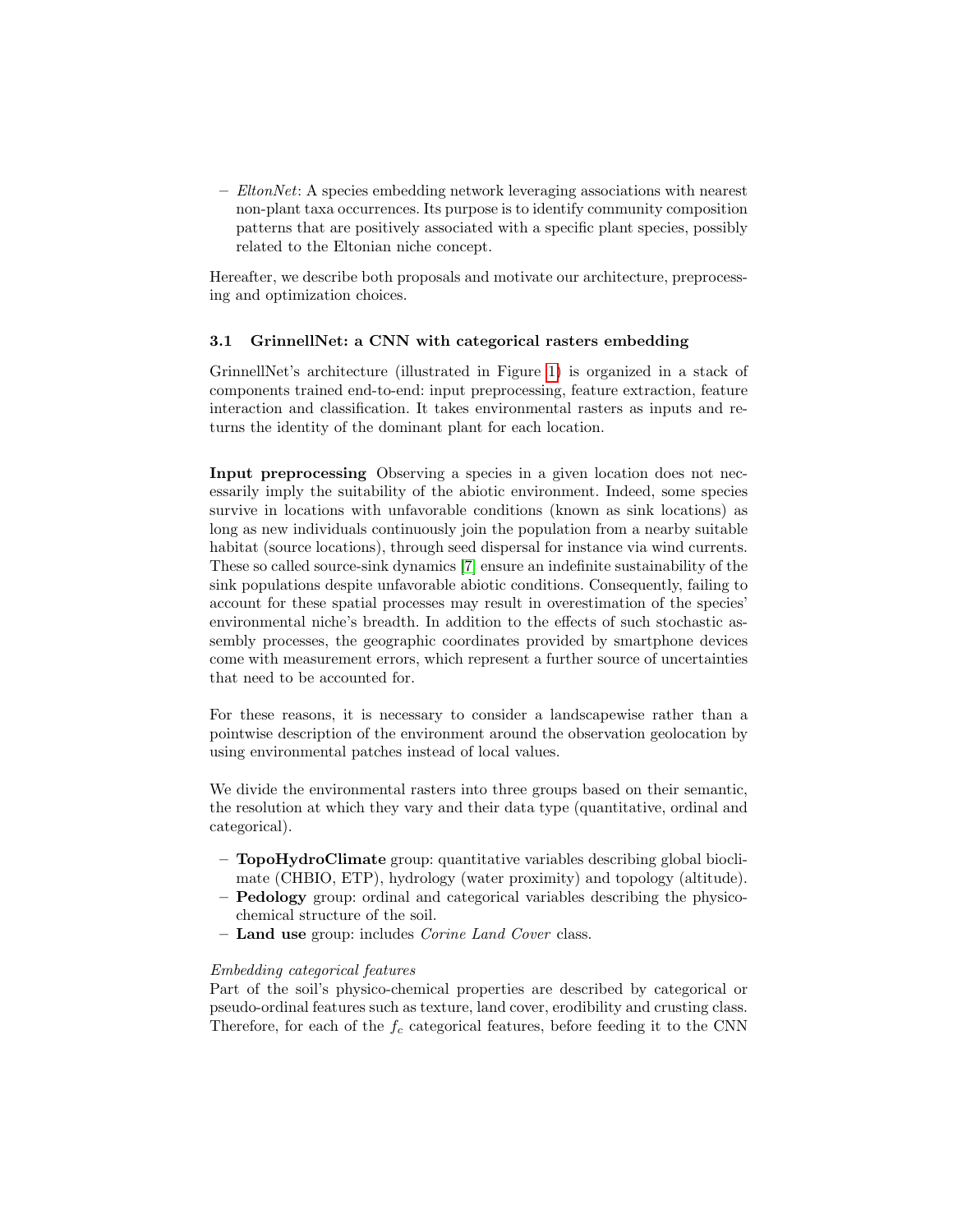

#### (a) SepGrinnellNet: separate feature extraction modules



- <span id="page-3-0"></span>(b) JointGrinnellNet: joint feature extraction
	- Fig. 1. GrinnellNet architecture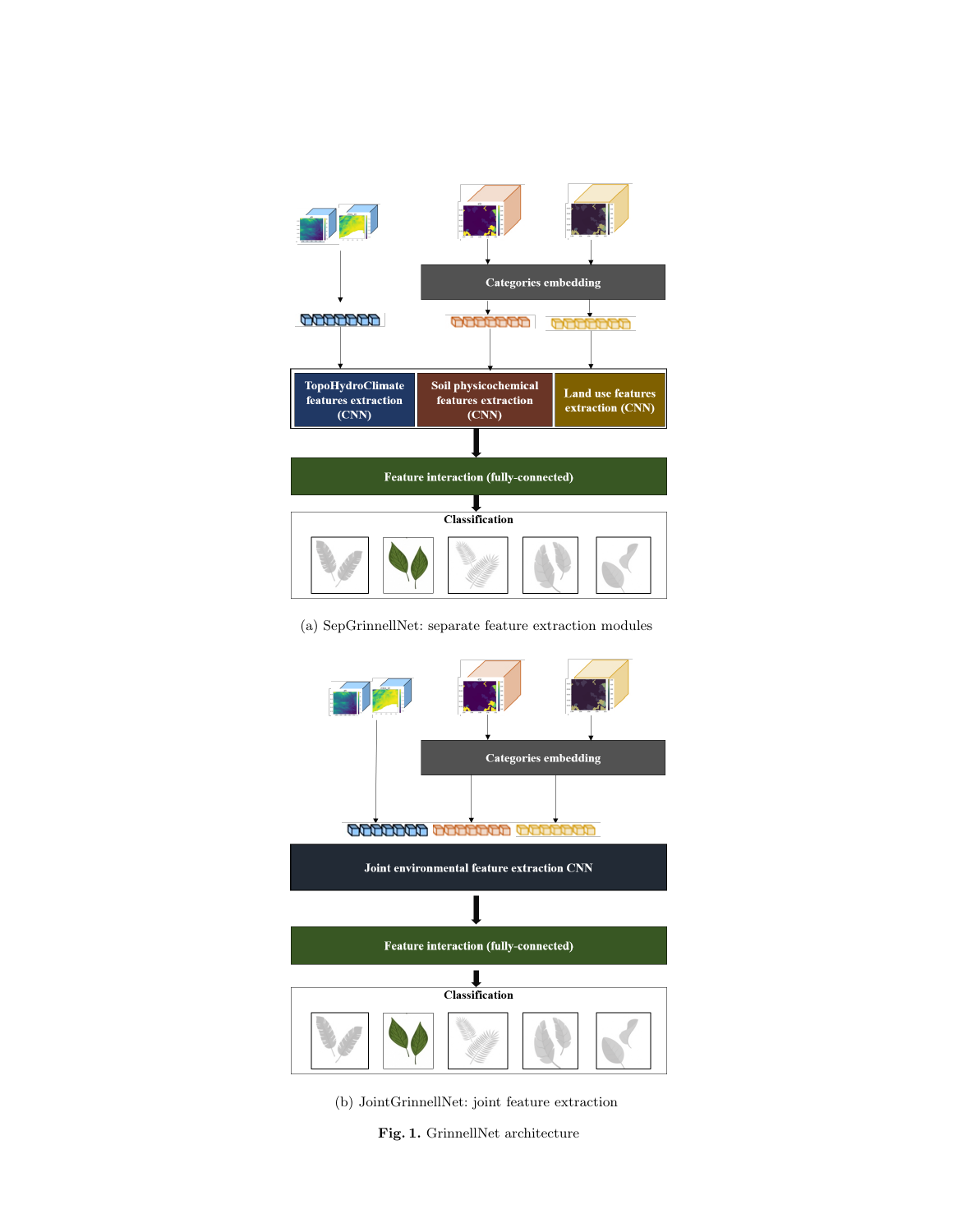layers, we replace each of its  $n_c$  categories by a real vector representation of size  $k_c$ , where  $k_c$  is a tunable hyperparameter, typically chosen in the interval  $[2, \frac{n_c}{2}]$  In practice, this is implemented by a feature-specific embedding lookup layer parameterized by a  $(n_c, f_c)$  matrix  $E_c$ , such that  $E_c[i, ]$  is the  $k_c$  sized embedding of the  $i^{th}$  value of  $f_c$ . We apply this transformation batchwise in parallel to all patch cells (light grey module in Figure [1\)](#page-3-0). For an input of dimension (batchSize, patchRadius, patchRadius, 1), the embedding layer of  $f_c$  returns a  $(batchSize, patchRadius, patchRadius, k_c)$  tensor. These vector representations are trained along with other network parameters.

Categorical embeddings capture richer relationships than raw categories. They are also considered as a dimensionality reduction technique, more practical than one-hot-encoding when dealing with high-cardinality yet sparse features (a typical example in our case is land cover). Note that each embedding dimension could have multiple meanings that do not necessarily line up with ordinal dimensions. In the end, categories with similar representations translate a similar effect on the target variable.

#### Resulting preprocessed inputs

Pedological features embeddings resulting from the previous step are concatenated into a single tensor of dimension:  $(batchSize, patchRadius, patchRadius, d_c)$ s.t  $d_c = \sum_{c \in C} k_c$  (brown module in Figure [1\)](#page-3-0). C refers to the set of categorical features. In our case,  $d_c = 18$ . Land cover is embedded separately (khaki box in Figure [1\)](#page-3-0).

Climate, topological and hydrological features are input to the neural network as batches of  $(batchSize, patchRadius, patchRadius, d_{num})$  multi-channel images,  $d_{num} = 22$  being the number of features.

Feature extraction We investigated two modes of feature extraction on the preprocessed inputs:

- JointGrinnellNet: A joint mode where all input tensors are concatenated into a single multi-channel image. The result with dimension (batchSize, patchRadius, patchRadius,  $\sum_{c \in C} k_c + n_{num}$ )) is fed into a feature extraction module, as presented in Figure [3.1.](#page-2-0)
- SepGrinnellNet: A separate mode where the three groups of features are treated separately by dedicated feature extraction modules then merged afterwards, as shown in Figure [3.1.](#page-2-0)

Handling spatial data requires to use appropriate feature extraction techniques that are able to harness the spatial structure of such inputs. Convolutional neural networks[\[10\]](#page-12-2), a class of artificial neural networks inspired from the virtual cortex of animals, constitute an ideal choice as they allow to extract features from spatially-structured inputs within an end-to-end learning process.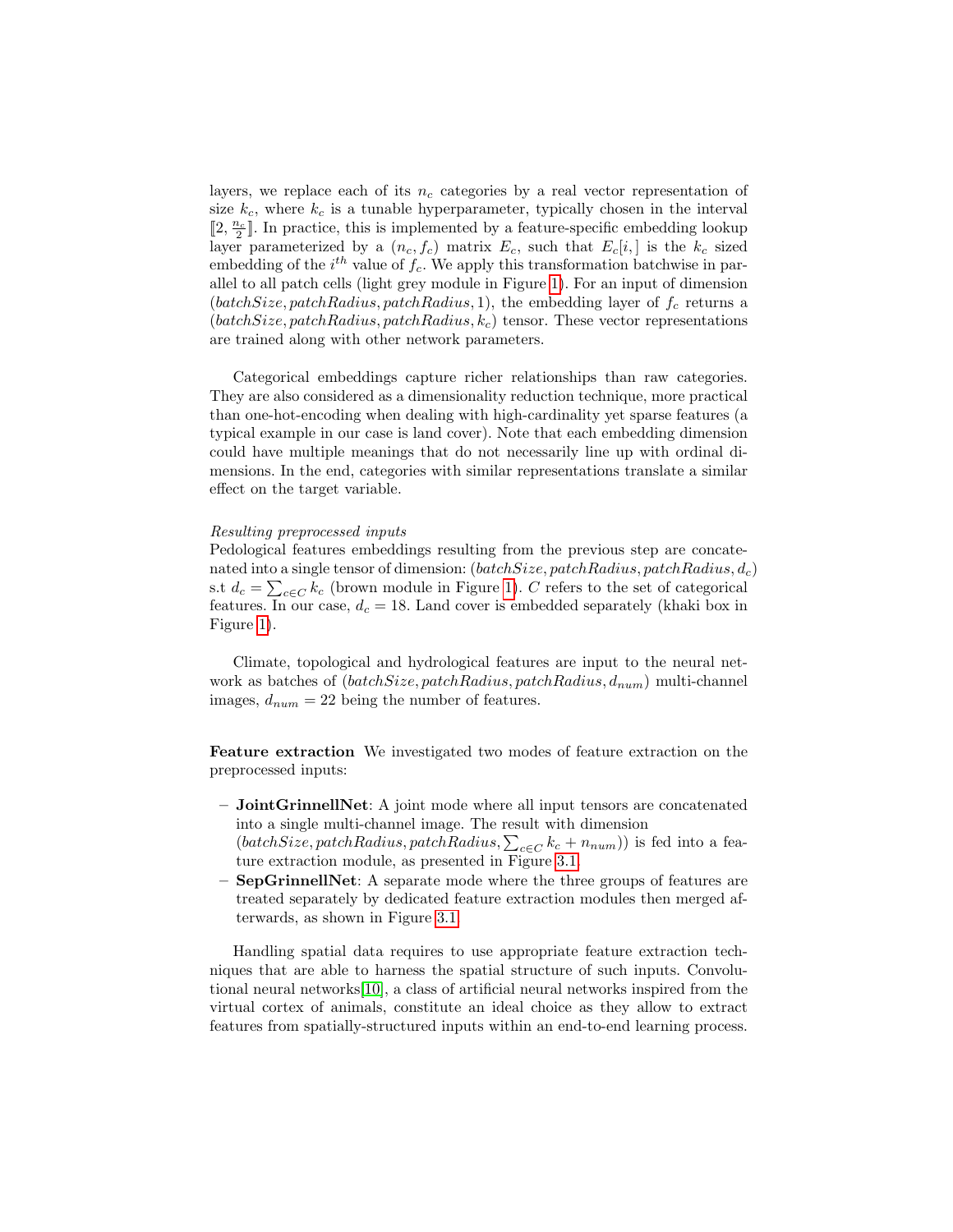They have been previously shown to provide substantial improvements in predicting species abundance [\[1,](#page-11-4)[4\]](#page-11-5).

Each of our CNN-based feature extraction modules comprises a two-block architecture similar to VGG[\[16\]](#page-12-3). Each block contains two  $3 \times 3$  convolution layers set to extract 256 features, followed by MaxPooling then a Leaky Rectified Linear Unit activation. The latter function choice prevents the model from falling into a dying ReLu problem (experienced during first tests with ReLu activation)[\[11\]](#page-12-4). Retained embedding sizes, patch radius and resulting number of channels are shown in the detailed architecture are provided in the source code.

Feature interaction and classification components Extracted features from the different components are flattened and eventually concatenated into a single large vector. This vector is then fed into a fully connected neural network dedicated to learning the separation of the plant classes in the learnt feature space. This feature interaction component (green box in Figure [1\)](#page-3-0) comprises 3 dense layers of respectively 8192, 4096 and 3353 neurons. We applied a 0.75 dropout rate on the intermediary layers to prevent overfitting. The classification layer consists on a softmax activation applied on the output to determine the probabilities of each class. Class probabilities sum to one by definition. Naturally, the class with the highest probability is attributed to the instance.

## 3.2 EltonNet: a species embedding network

Here we propose to rely purely on associations between plants and other taxonomic groups. The goal is to predict the dominant plant from knowledge of the occurrences of other taxa around it, up to a certain radius. In order to reduce the number of co-occurring organisms, address the rarity of some of them and capture stronger associations with plants, the following processing steps were applied to the records of non-plant occurrences.

Taxonomic grouping and biogeographical filtering We aggregated taxa according to ecological knowledge on the taxonomic level where biogeographical correlations to plants are meaningful. This level differs from one group to another, thus different preprocessing schemes were applied to different taxonomic groups. Then, for some groups we used domain-knowledge heuristics to filter irrelevant groups. Proportions of retained groups in the taxa list are illustrated in Figure [2.](#page-6-0) Finally, we assigned internal codes, i.e. unique identifiers, to each group.

Fungi selection. We grouped fungal species by genus. Then, we used the Fun-GUILD database[\[13\]](#page-12-5) to select fungi from guilds (groups with similar diets and functions in the ecosystem) that are dependent on plants for feeding. We kept the following guilds: Pathotrophs (parasites of plants) and Symbiotrophs (involved in positive associations with plants such as mycchorizea). We deleted Saprotrophs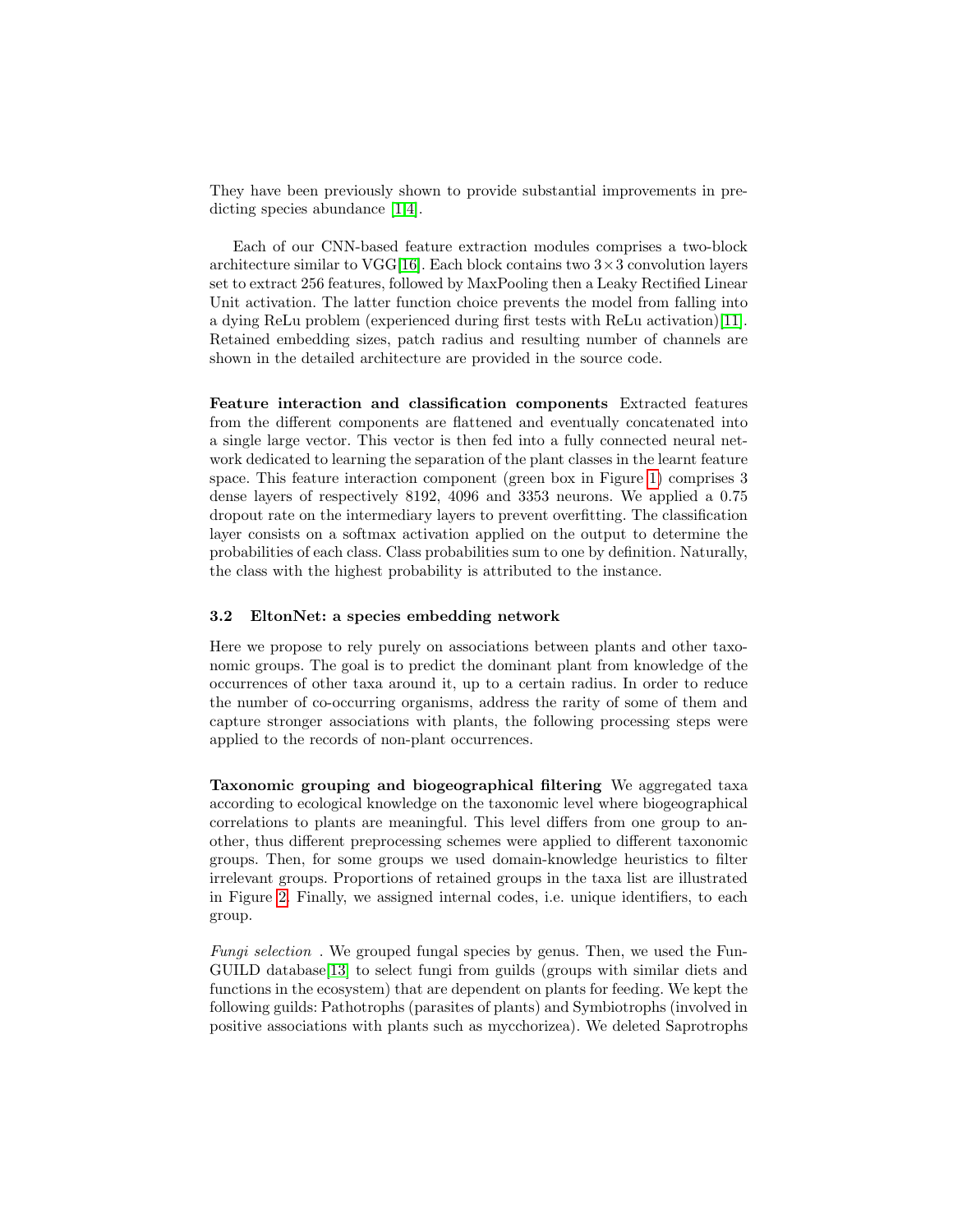(organic matter decomposers) as they do not depend on plants whatsoever. In the end, we retained 195 out of 531 genuses.

Insects selection . We aggregated insects to the order level except for Coleoptera and Orthoptera which were grouped in families as they exhibit significant intraorder variability in terms of habitat preferences and diet. We chose among insect orders those with known co-evolution history with plants (such as Hymenoptera) and/or established potential for direct interaction with plants (such as pollinators and herbivores)[\[15\]](#page-12-6). The intuition is that some insects have strong affinities or preferences (such as specialist pollinators) towards specific plants which leads to a greater chance of co-existence. This process led to the selection of 464 families of Coleoptera and Orthoptera in addition to 9 other orders.

Aves selection . Most birds breed in their preferential habitat during the period spanning from March to July. The rest of the year, during their migration phase, they travel through other areas where they can occasionally be observed. We considered these observations as spurious and removed them to avoid establishing false associations to plants. We then aggregated birds to the genus level. Afterwards, we used www.oiseaux.net to identify and remove some introduced/invasive genuses. We ended up with 240 bird taxa.

Amphibians, mammals and reptiles aggregation . Lacking expert knowledge on these phyla, we simply grouped them to the genus level, yielding 21 amphibians, 93 mammals, and 33 reptiles.



#### Proportion of retained non-plants taxa

<span id="page-6-0"></span>**LAmphibians Birds Insects Mammals Reptiles Fungis** 

Fig. 2. Non plants taxa proportion in the retained list.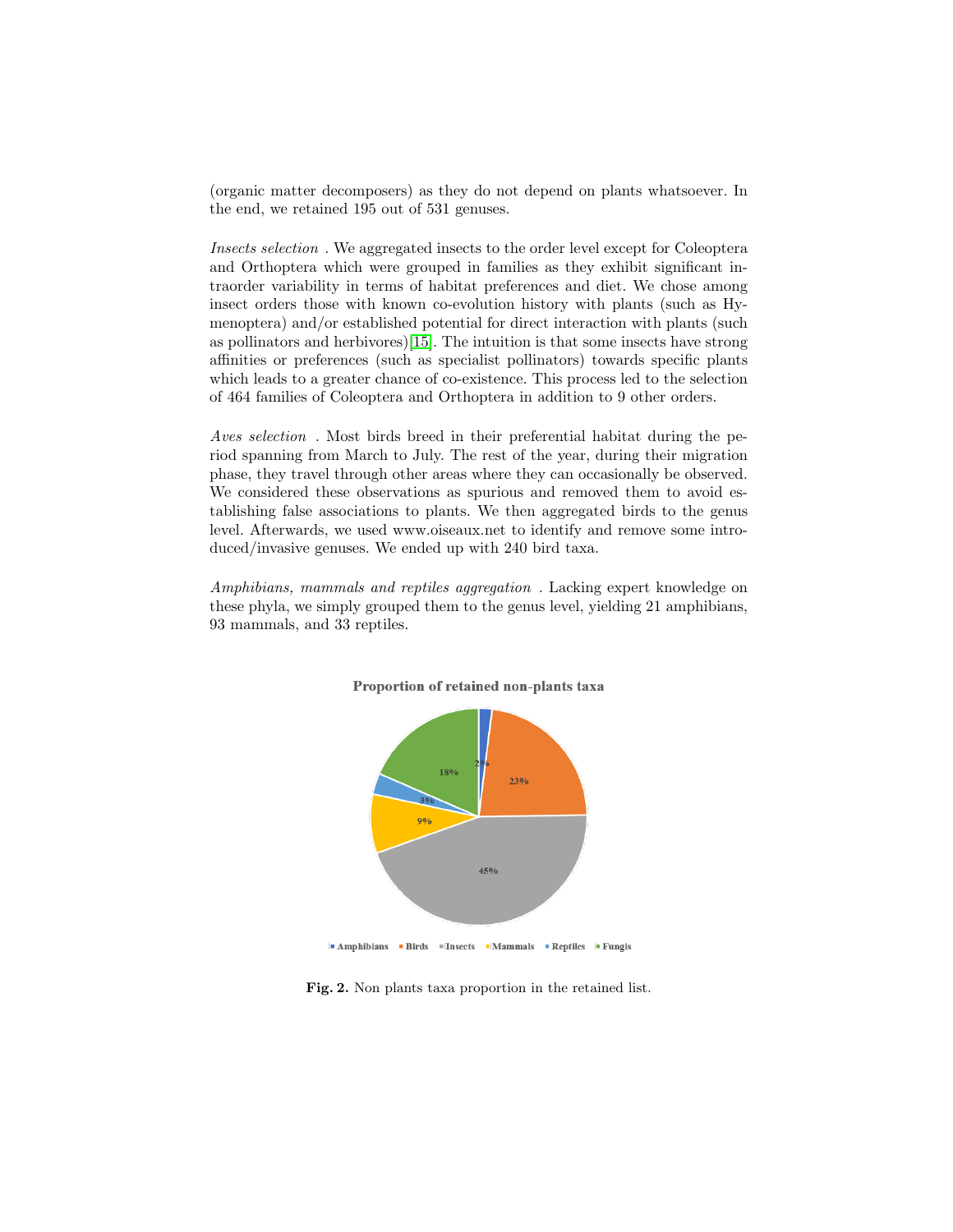Biotic context calculation To accelerate the training phase, we precomputed for each training example i, given its coordinates, the set  $V_i$  of non plant observations that occur within a radius of at most 8 Km. Starting with 500m, we iteratively doubled the radius until we identified a non-empty set of neighbor species, up until at most 8km. Afterwards, we randomly draw with repetition w observations from  $V_i$  with a uniform probability. That way, more abundant taxa (present multiple times in  $V_i$ ) have a higher probability of being included. At the end of this process, we had associated each training example to its biotic context made of w observations of organisms from other kingdoms.

The species embedding network architecture The learning model used is an adaptation of the Continuous Bag of Words model first introduced in [\[12\]](#page-12-7). The architecture, illustrated in Figure [3,](#page-8-0) is based on a neural network composed of 3 layers:

- The input layer of size W receives the identifiers of the biotic context components.

- An embedding layer that associates a real-valued vector of size  $k_{nn}$  for each taxa (non plants). This embedding vector captures the effect of observing this organism on the odds of each plant class.

- A lambda averaging layer that aggregates the biotic context embeddings.

- A dense layer that computes for each target plant species the dot products of its weight vector to the aggregated context embedding. This layer uses a softmax activation to return the probabilities of each target plant to occur given the observations of the surrounding non plants.

# 4 Training and evaluation

#### 4.1 Optimization and evaluation metrics

Given:

- P: the set of plant classes (here species-level identifications).
- c: the expected or true class.
- $s_c$ : the neural network output probability for the true class.
- $-w<sub>c</sub>$ : weight of the true class.

In both proposals, we optimize the class-weighted sparse categorical crossentropy loss given by equation Eq [1](#page-7-0)

<span id="page-7-0"></span>
$$
CE = -w_c \log(\frac{\exp^{s_c}}{\sum_j^P \exp^{s_j}})
$$
\n(1)

Some species were observed more often than others leading to a class-imbalance problem within the training set. To address this issue, we weighted each training example by the weight of its expected class (see Eq [2\)](#page-8-1). This strategy allowed us to give more importance to the misclassification of rare classes observations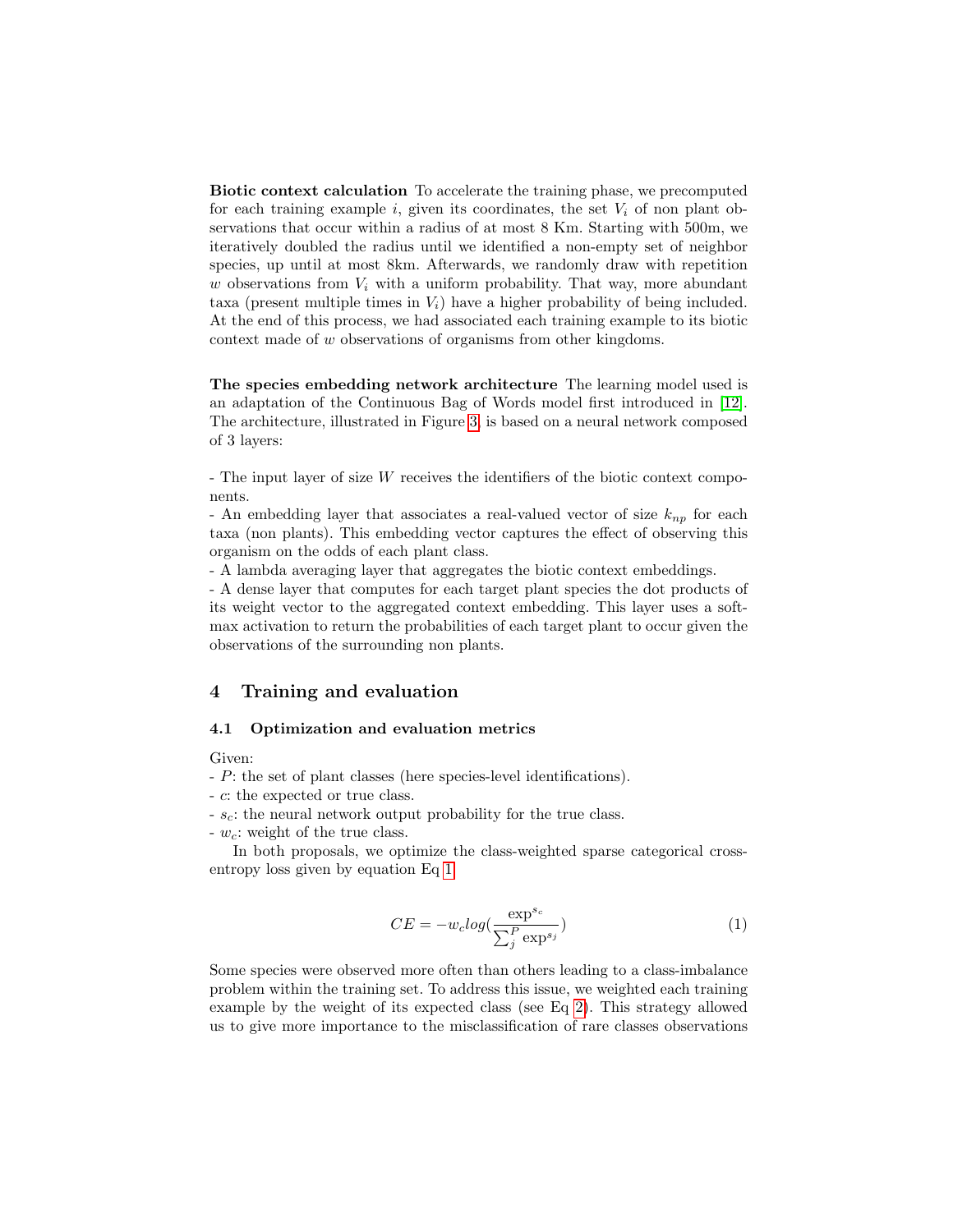

<span id="page-8-0"></span>Fig. 3. EltonNet architecture. Each box represents a layer described by its name and type as well as its input and output dimensions. None refers to the undefined batch size. The context size and embedding dimension shown here are respectively  $w = 50$ and  $k_{np} = 100$ . The last layer (bottom level) gives the probabilities of each plant class, here 3353 classes.

(correcting for false negatives). Each class c with a frequency of occurrence  $p_c$ on the training set was attributed a weight computed as the ratio of its points of absence to its points of presence.

<span id="page-8-1"></span>
$$
w_c = \frac{1 - p_c}{p_c} \tag{2}
$$

This process is particularly useful for endemic species of undersampled locations.

## 4.2 Implementation and learning setting

We implemented GrinnellNet and EltonNet in Python<sup>[4](#page-8-2)</sup> using Keras deep learn-ing framework with Tensorflow<sup>[5](#page-8-3)</sup> backend. We trained the models using multigpu data parallelism on a single computing node equiped with 4 GPUS V100 with  $\text{NVlink}^6$  $\text{NVlink}^6$ . We used adam optimization algorithm<sup>[\[9\]](#page-12-8)</sup> with a decaying learning rate

<span id="page-8-2"></span> $\overline{{}^4}$  Source code: https://github.com/SoccoCMOS/GeoLifeCLEF2019-GrinnEltonNet

<span id="page-8-3"></span><sup>5</sup> https://www.tensorflow.org/guide/keras

<span id="page-8-4"></span><sup>6</sup> Ciment cluster, UMS GRICAD, Grenoble Alpes University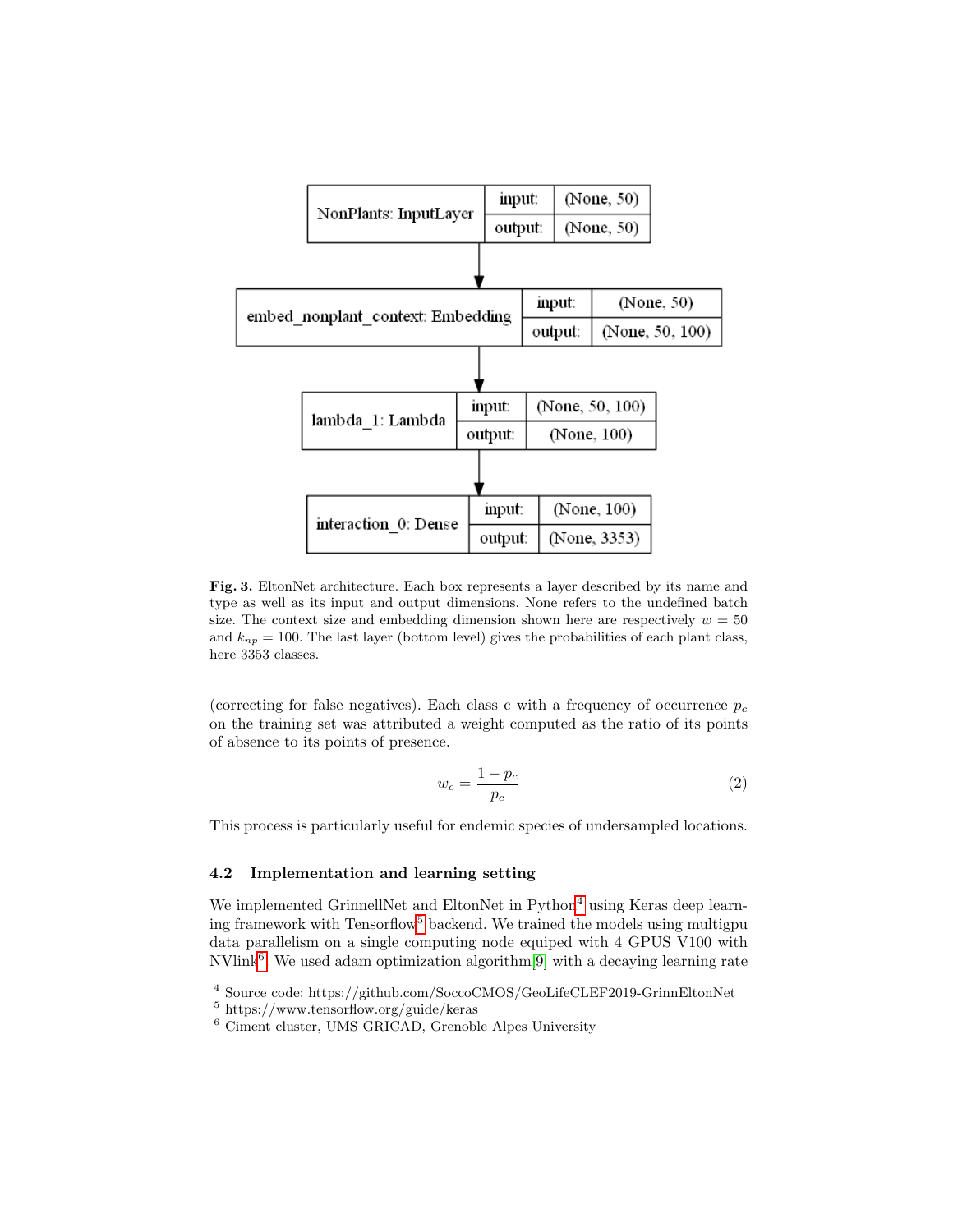starting from 0.001 and reduced by a 10 factor whenever the validation loss stops improving after 5 epochs.

## 4.3 Evaluation

We sampled 80% of the dataset for training and kept the remaining 20% for validation. We used a stratified cross-validation split procedure to ensure coverage of all classes in the training set. At the end of every epoch, we evaluated the prediction accuracy of the models on the validation set. Figure [4](#page-9-0) summarizes the performances obtained during training (left axis) along with results on test set (right axis). Note that different evaluation metrics are used. As a result, we can only compare the models ranking.

ELT100 and ELT300 correspond to EltonNet applied to occurrences of test species (evaluated in the test set) with the embedding size parameter  $k_{np}$  set respectively to 100 and 300. GRIN SEP and GRIN SEP+ (trained longer) apply GrinnellNet on occurrences of all plant species whereas in GRIN SEP TEST the model is trained only on test species. GRIN SEP uses separate feature extraction components for each feature group while GRIN JOINT uses the joint feature extraction mode.



<span id="page-9-0"></span>Fig. 4. Performance of GrinnellNet and EltonNet variants on validation and test set.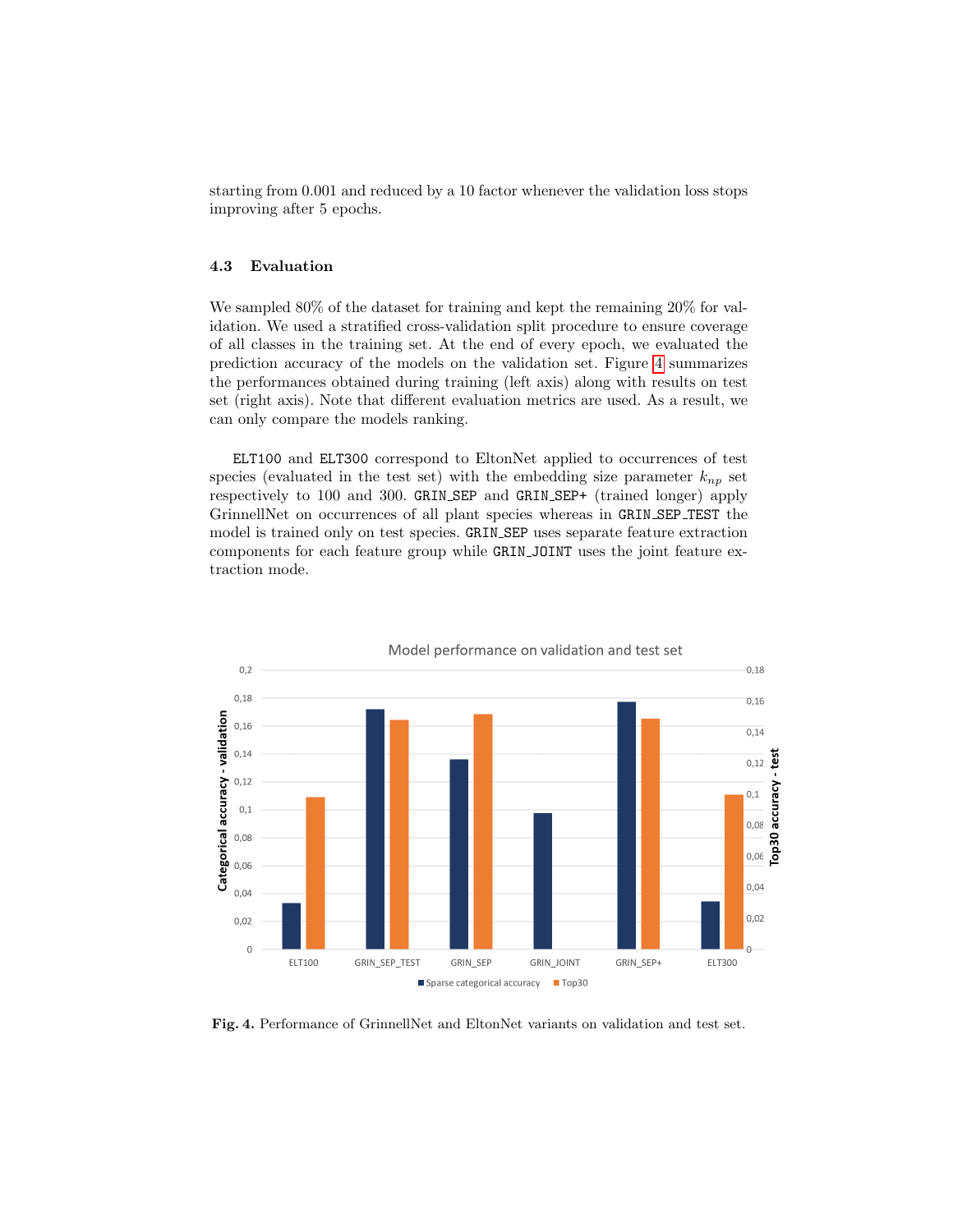Unsurprisingly, GrinnellNet performs much better than EltonNet. Indeed, we would expect such results as covariates used in the former are richer and unbiased. Besides, biogeographical theory recognizes the superiority of the abiotic filter in selecting species[\[3\]](#page-11-6), as it is directly related to their physiological traits. On the other hand, EltonNet resulted from a series of arbitrary domain heuristics. Nevertheless, it still performs better than random with relatively strong associations learnt between plants and other taxa, a non-negligible insight for community ecologists.

In the case of GrinnellNet, the choice of the feature extraction mode clearly affects its predictive performances. Results show that treating the feature groups separately leads to better performances. This can be explained by the nature of the data encoded in the rasters that were created/interpolated from different data collection protocols. Indeed, pedological characteristics for instance are mainly determined by subjective field observations whereas climate data are calculated with advanced mathematical models. Another possible reason to separate the feature extraction processes is the scale at which the rasters were constructed. While bioclimatic variables are interpolated to the kilometer in regular grids, soil data are aggregated using anthropo-topological polygons to the landscape level, which translates in several kilometers. Consequently, we only submitted GRIN SEP runs for the clef challenge.

We also observed that that the weighting strategy yielded significant performance improvements over the unweighted variant (not shown here). Furthermore, the runs ranking on the validation set is roughly the same as in the test set results except for GRIN SEP and GRIN SEP TEST. During validation, we found that GrinnellNet performs better when it is trained solely on test species than when it uses occurrences of all plant species. At test time, the order was reversed which might be a sign of overfitting in GRIN SEP. But also, because GRIN SEP TEST is exposed to more observations it probably learns more robust features.

# 5 Conclusion

We presented two proposals for the location-based species recommendation problem. The first solution leverages the concept of Grinnellian niche by building its predictions on only abiotic features, automatically extracted from environmental rasters using convolutional neural networks. This approach can be extended to any taxonomic group beyond plants. Moreover, we investigated the use of distributed representations as a means to reduce feature dimensionality as well as to capture rich semantic associations.

In the second proposal, we attempted to learn the Eltonian niche of the plants by embedding the biotic contexts where they are observed. We relied heavily on domain knowledge with expert assistance to filter co-occurrences in order to learn strong associations. Although the assumptions and rules used to select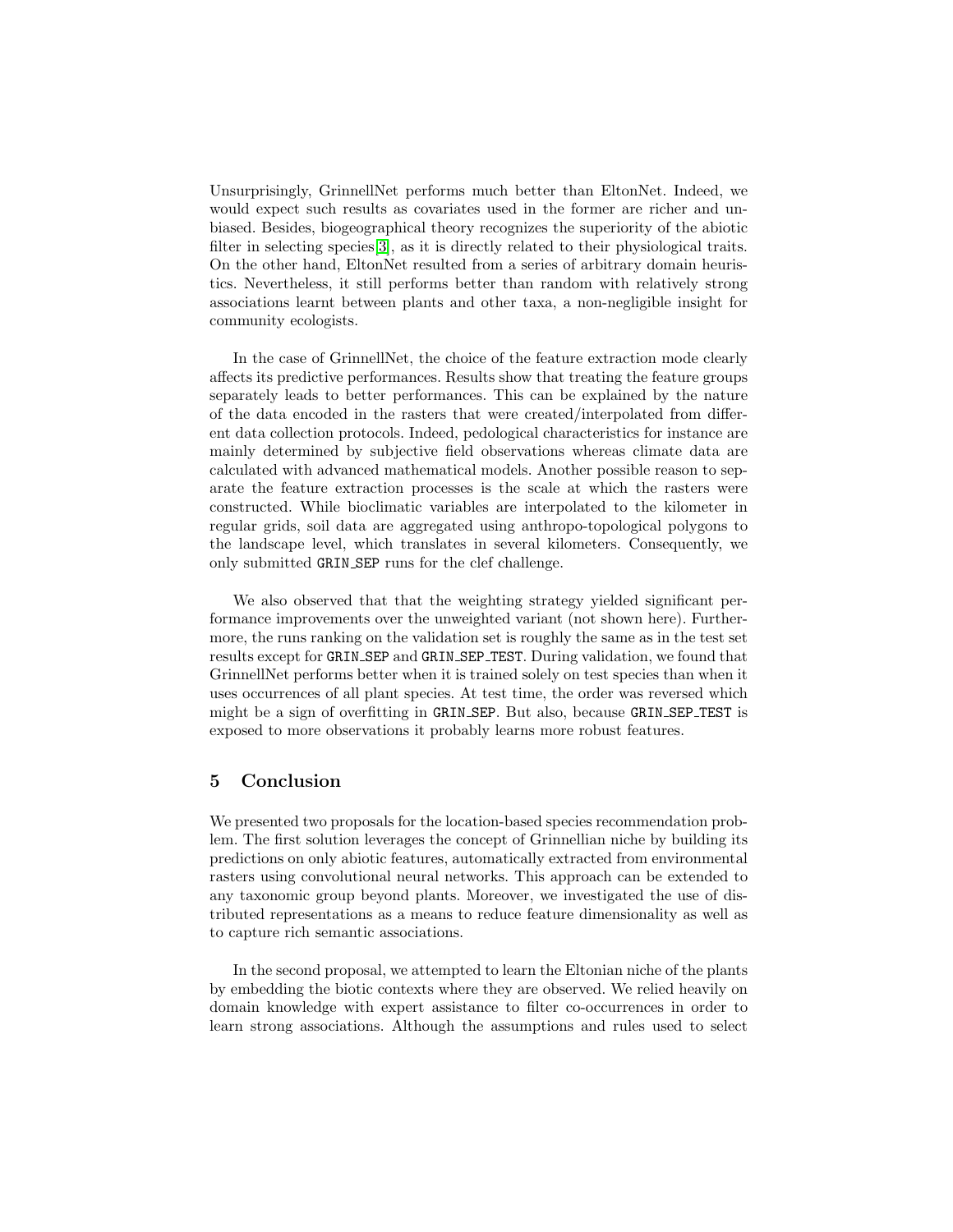non plants species were specific to plant modeling, the learning architecture itself can be used for any taxonomic group. Additionally, this approach suffered from the heterogeneity of the sampling effort. Ideally, one could use projection maps predicted by species distribution models when available as input to a convolutional neural network.

Overall, our proposed CNN solution outperformed the species embedding approach. But the latter allowed us to identify associations between plants and other taxa which can be used to develop bioindicators. In the end, one could train both models jointly with shared layers that can capture the interactions and possible feedbacks between biotic and abiotic variables.

## Acknowledgments

The authors would like to thank Tanguy Daufresne for considerable guidance in selecting relevant vertebrate taxa and Esther Galbrun for comments on draft versions of this document. SS is supported by a joint PhD fellowship of the French National Institute of Agricultural Research (INRA) and the French Research Institute for digital sciences (INRIA). The research was also supported by funding from the French Agence Nationale de la Recherche (ANR) through the GlobNets grant (ANR-16-CE02-0009). All the computations presented in this paper were performed using the GRICAD infrastructure [7](#page-11-7) .

# References

- <span id="page-11-4"></span>1. Botella, C., Joly, A., Bonnet, P., Monestiez, P., Munoz, F.: A deep learning approach to species distribution modelling. In: Multimedia Tools and Applications for Environmental & Biodiversity Informatics, pp. 169–199. Springer (2018)
- <span id="page-11-2"></span>2. Botella, C., Servajean, M., Bonnet, P., Joly, A.: Overview of geolifeclef 2019: plant species prediction using environment and animal occurrences. In: CLEF working notes 2019 (2019)
- <span id="page-11-6"></span>3. Boulangeat, I., Gravel, D., Thuiller, W.: Accounting for dispersal and biotic interactions to disentangle the drivers of species distributions and their abundances. Ecology letters 15(6), 584–593 (2012)
- <span id="page-11-5"></span>4. Deneu, B., Servajean, M., Botella, C., Joly, A.: Location-based species recommendation using co-occurrences and environment-geolifeclef 2018 challenge. In: CLEF 2018 (2018)
- <span id="page-11-1"></span>5. Elton, C.S.: Animal ecology. University of Chicago Press (2001)
- <span id="page-11-0"></span>6. Grinnell, J.: The niche-relationships of the california thrasher. Auk  $34(4)$ ,  $427-433$ (1917)
- <span id="page-11-3"></span>7. Holt, R.D.: Population dynamics in two-patch environments: some anomalous consequences of an optimal habitat distribution. Theoretical population biology  $28(2)$ , 181–208 (1985)

<span id="page-11-7"></span> $\frac{7}{7}$  <https://gricad.univ-grenoble-alpes.fr>